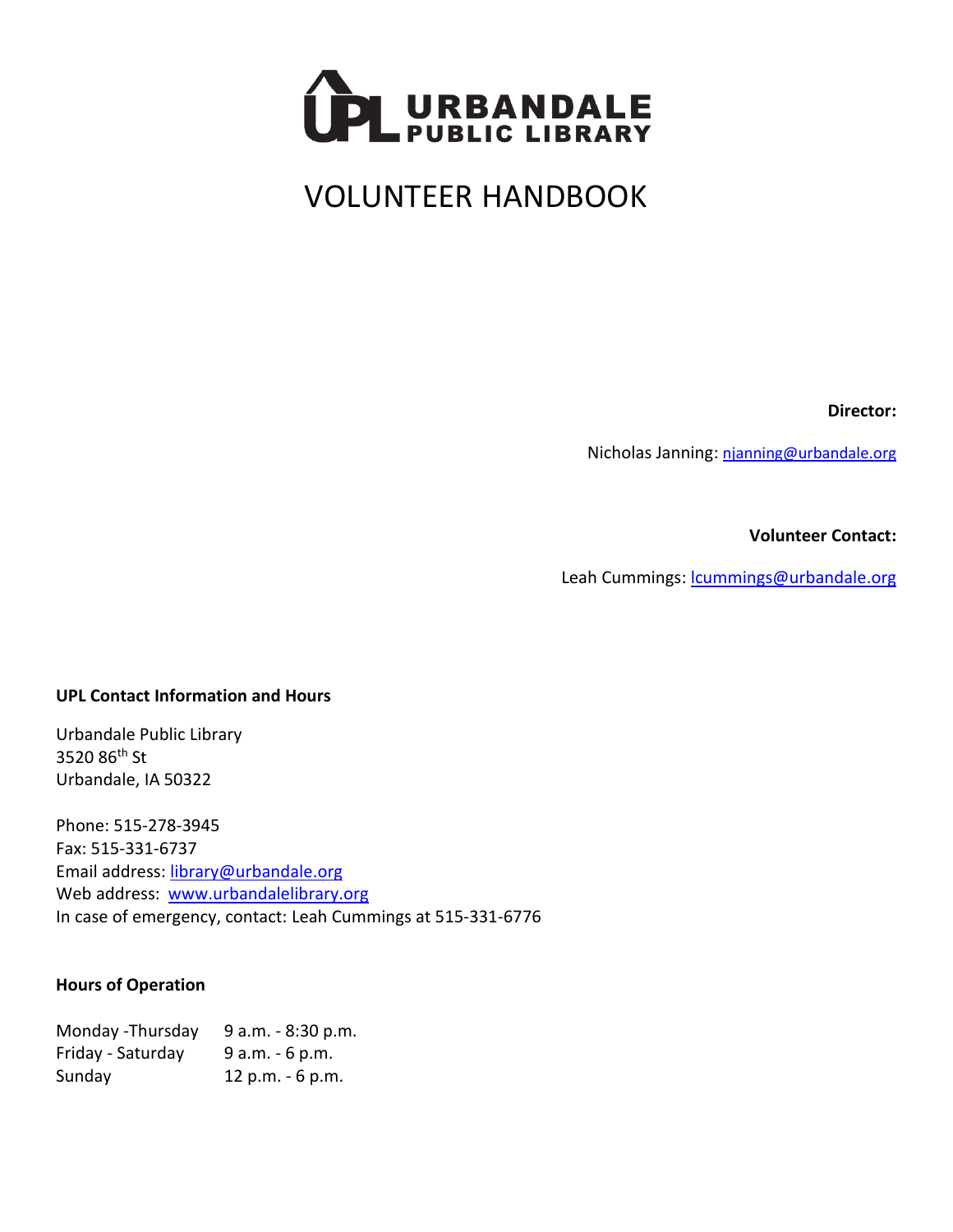## **Introduction**

Thank you for assisting the staff and patrons of the Urbandale Public Library by becoming a Library Volunteer. Your efforts are essential to maintaining library services and allowing staff to use time for professional tasks. With ongoing training, you help expand and enhance library services and provide an educational and cultural link to the community.

You are ambassadors for the library in the community and help create public awareness concerning all the programs and services the library provides. Volunteers also serve as a source of public opinion regarding desired improvements in services, materials, and programming emanating from the community. Your efforts will be rewarded through regular and meaningful recognition and a unique relationship with the library and its staff. You can also take pride in working to better your environment and the lives of the people in it.

## **UPL Mission Statement**

The Urbandale Public Library is committed to providing diverse resources for life-long learning and enjoyment.

## **Library Values**

#### *Intellectual Freedom*

The Library Bill of Rights <https://www.ala.org/advocacy/intfreedom/librarybill> outlines the American Library Association's and the Urbandale Public Library's stance regarding issues surrounding censorship and free access to information. Volunteers are expected to uphold these values in their roles as representatives of the library.

## *Confidentiality*

All transactions between library patrons and staff or volunteers are strictly confidential, and volunteers are required to uphold this policy. This includes any information concerning what materials a patron viewed, requested, checked out, or any reference question asked by library patrons. This policy of maintaining an environment of confidentiality ensures that patrons can use the library and its resources without fear of public disapproval or restricted access to information.

## *Customer Service*

It is our goal to provide quality and consistent customer service to every patron of the Urbandale Public Library. This value includes maintaining a pleasant demeanor and a general willingness to "go the extra mile" to make sure our patrons' needs are met. We anticipate that volunteers will share this commitment to customer service and to keeping the owners of the library – our patrons – as satisfied as possible.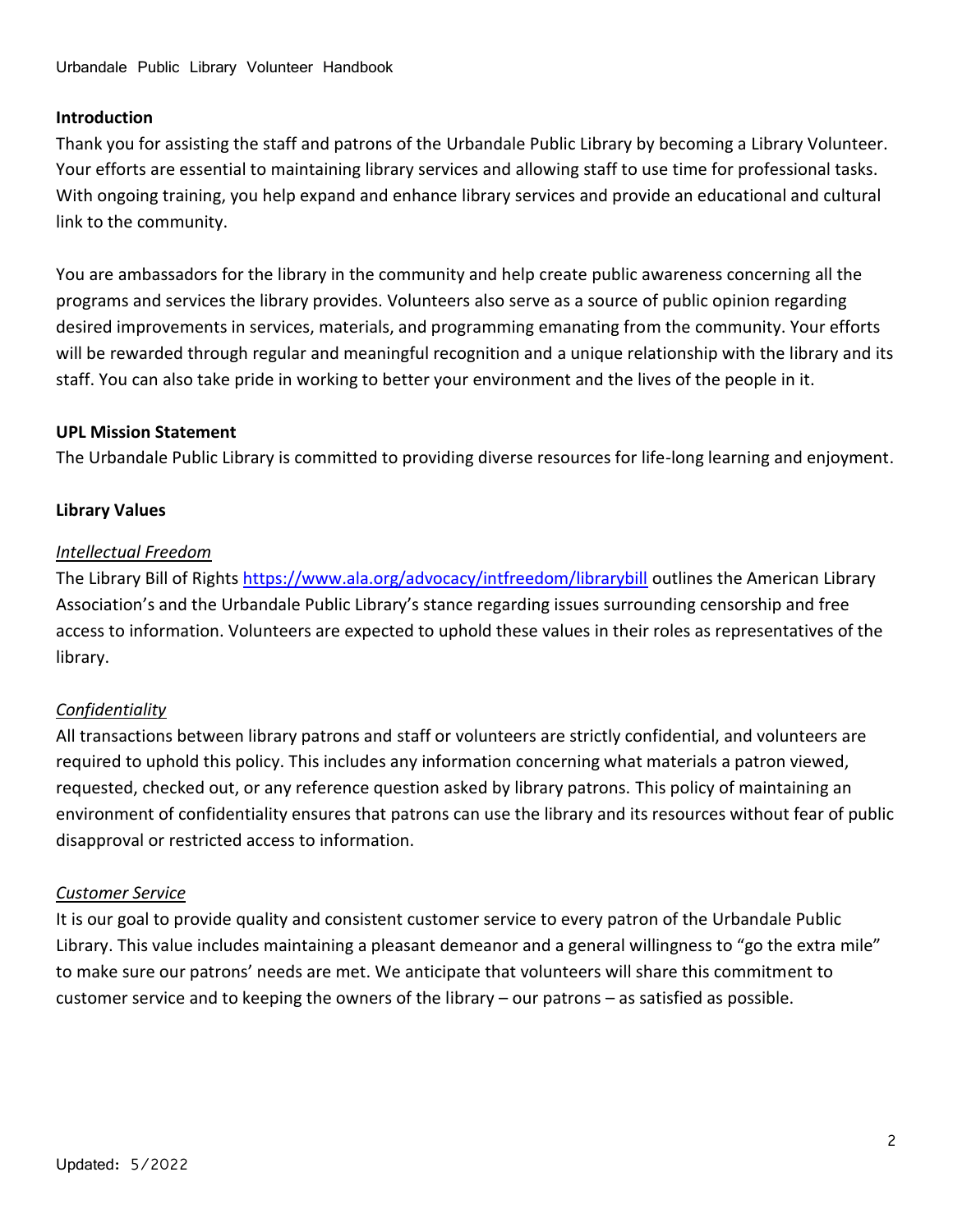## **Role of Staff**

Library staff is here to supervise, train, and assist volunteers in their work at the library. In general, it is preferable for paid library staff to work directly with patrons in answering detailed questions and providing reference assistance. However, it is acceptable for volunteers to provide directional and basic informational assistance when necessary and as appropriate.

#### **Role of Volunteers**

Volunteers are here to assist library staff in their attempts to fulfill the goals and mission of the Urbandale Public Library. They are also here to provide the library with a meaningful link to the community it serves. It is important that volunteers accept training and instruction with an open mind and a willingness to serve the public. Volunteers may witness misbehavior and infractions concerning library policy on the part of patrons, but are not expected to deal with these directly. Informing library employees of the misbehavior is adequate and appropriate.

## **Volunteer Code of Conduct**

#### *Absenteeism*

- Contact the library at least one hour in advance if you are unable to come for a scheduled shift.
- If the building is not yet open, a message can be left on the library's voicemail system. During hours of operation, call the library.
- Because the library depends upon volunteers completing assigned tasks, consistent absences will result in reevaluation of a volunteer's status.

## *Scheduling*

- The volunteer schedule will be posted on a regular basis. Please notify the library of any needed changes.
- Each volunteer should log in or out in the notebook located in the Patron Experience work area. The library would like to recognize those who willingly give their time.

## *Appearance*

■ Volunteers should dress in a professional manner, consistent with staff. This includes foregoing perfumes, as many people suffer headaches due to these perfumes. Library volunteers who help with specific programs may be allowed/asked to wear more casual clothing.

## *Phone use*

■ As with library staff, volunteers are expected to keep cell phones on silent and calls should generally occur out of public view.